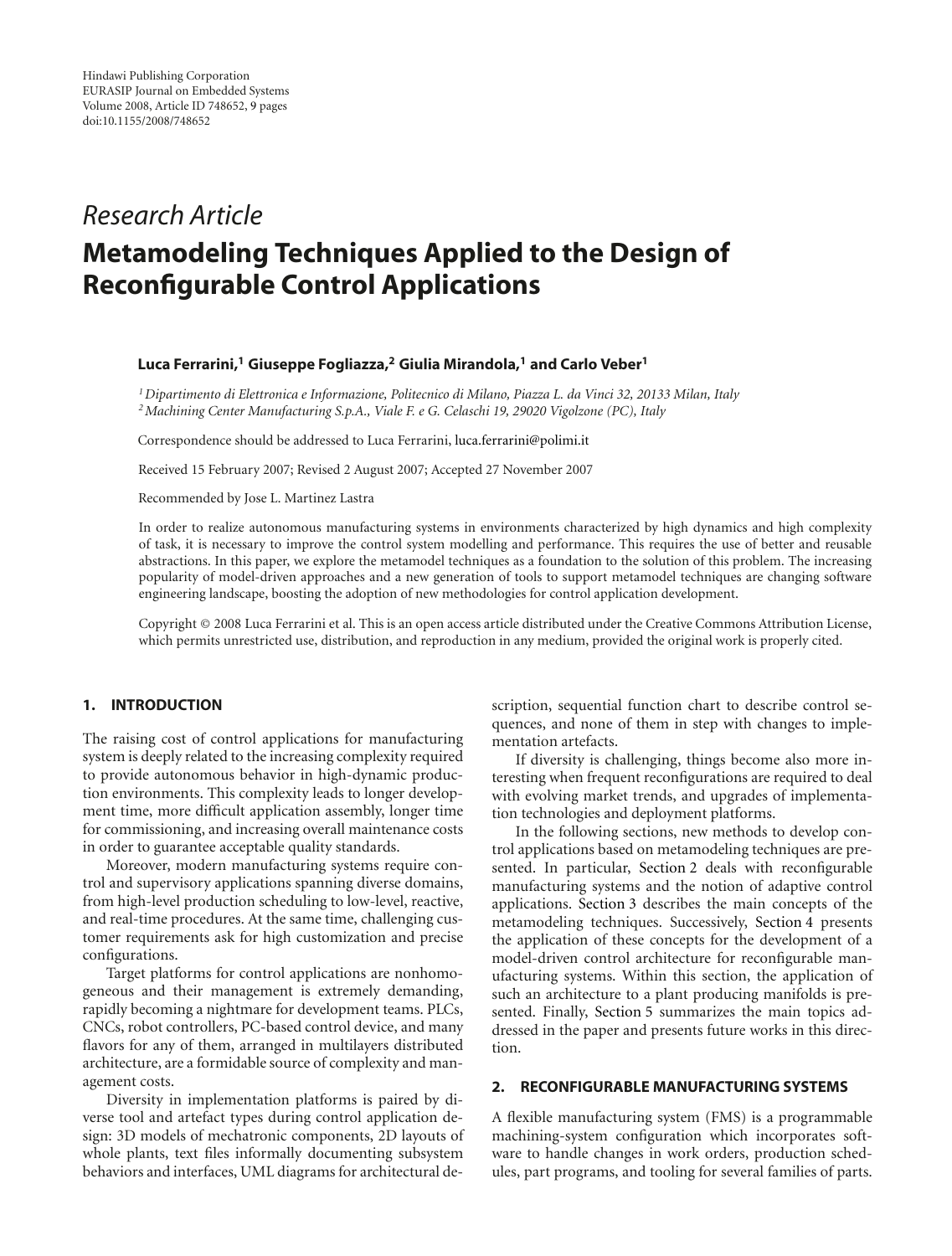The objective of an FMS is to make the manufacture of several families of parts possible, with shortened changeover time, on the same system.

Another approach to flexibility is represented by reconfigurable manufacturing systems (RMS) paradigm, addressed in this paper. Such systems follow a different strategy to cope with market dynamics. Instead of incorporating all the flexibility once at the beginning of their lifecycle, RMS are created by incorporating basic process modules—both hardware and software—that can be rearranged or replaced quickly and reliably [1].

Reconfiguration allows adding, removing, or modifying specific process capabilities, controls, software, or machine structure to adjust production capacity in response to changing market demands or technologies. There are a number of key interrelated technologies that should be developed and implemented to achieve the characteristics of modularity, integrability, customization, and diagnosability that such systems should exhibit.

Reconfigurability is a property that also plants, strongly based on flexible automation, can exhibit. In principle, all manufacturing systems can be reconfigured but only reconfigurable systems provide an economical sound and a time compatible choice that can be selected during short-term production planning. The reconfiguration is deeply related to the many facets concept of flexibility in manufacturing. A rough list of dimensions for this concept is as follows:

- (i) *mix flexibility:* set of parts that the system can produce with its present configuration;
- (ii) *volume flexibility:* allowing an organization to answer quickly and efficiently to the growth and to the reduction of aggregate demand level;
- (iii) *new product flexibility:* expressing the possibility to introduce new products in the production mix;
- (iv) *modification flexibility:* expressing the possibility to manage the introduction of either modifications or variations of parts already present in the production mix;
- (v) *expansion flexibility:* the possibility to increase the capacities and the capabilities of the system (reconfigurability).

Reconfigurable manufacturing systems require adaptive control applications. With this term, we denote control applications that can adapt to different user needs and to the evolution of the controlled plant. Frequentely, this adaptation process could require a redesign of the control applications, inducing a partial/complete restart of the running application. Starting from this consideration, we can define a control solution, *adaptive*, if new implementations of new behaviors do not require code redesign. Obviously, this can be done as long as required modifications have been anticipated by control engineers. This requires a different type of engineering tool, supporting directly both control engineers and end users, during reconfiguration cycles, in rebuilding control applications.

A reasonable path for the evolution of engineering tools is toward modeling platform which are domain-specific, preconfigured by system integrators, with specific domain abstractions, directly comprehensible and usable by end-users during reconfiguration sessions.

## **3. METAMODELING TECHINIQUES**

Nowadays, many aspects of the domain model are coded in nonmachine processable text, such as comments and specifications. Thus, the main activity of programmers is to transform these implicit or explicit specifications into an executable implementation using abstractions provided by general programming languages. Unfortunately, being a general purpose, common programming languages provide too generic abstractions which leave too much freedom to the programmers. For this reason, it would be desirable to have other formal languages, domain-oriented and with enhanced manipulation tools [2, 3].

The distinctive aspect of a language is its abstract syntax [4]. There are different ways in which the abstract syntax can be defined; the most popular are context-free grammars and metamodels. Context-free grammars are traditionally used to define the abstract syntax of textual languages.

Metamodels [5] characterize language elements as classes and relationships between them using attributes and associations. Thus, metamodeling can be considered as a set of rules according to which models can be built or designed. In other terms, metamodeling defines the abstraction entities to be used to build models.

With metamodeling techniques it is possible to describe languages in one uniform way. It means that languages can be uniformly managed without worries about language diversity. Instantiating the same metamodels, other models or metamodels can be obtained. The traditional metamodel architecture, based on the OMG MOF standard, is based on 4 different metalevels:

- (M0) contains data application (e.g., relational database tables);
- (M1) contains the application (e.g., the classes of an objectoriented system);
- (M2) contains the metamodel that captures the language (e.g., UML elements like class, attribute, and operation);
- (M3) the metametamodel that describes the properties of all metamodels.

Clearly, one can build more abstractions for a given application domain, possibly organized in hierarchical levels, called metalevels. Every metalevel depends on the upper metalevel. The upper metalevel supplies tools to the lower metalevels. This procedure can be iterated many times, basically through metamodel refinements.

Software engineering methods need proper supporting tools. There are a raising number of tools to support metamodeling techniques.

One of the most mature to date, is XMF-Mosaic (Xactium) [6] that extends and organizes model-driven technologies and standards in a conceptually clean language workbench. The model-driven architecture (MDA) is an open, vendor-neutral suite of standards adopted by the Object Management Group (OMG) [7]. MDA aims to enable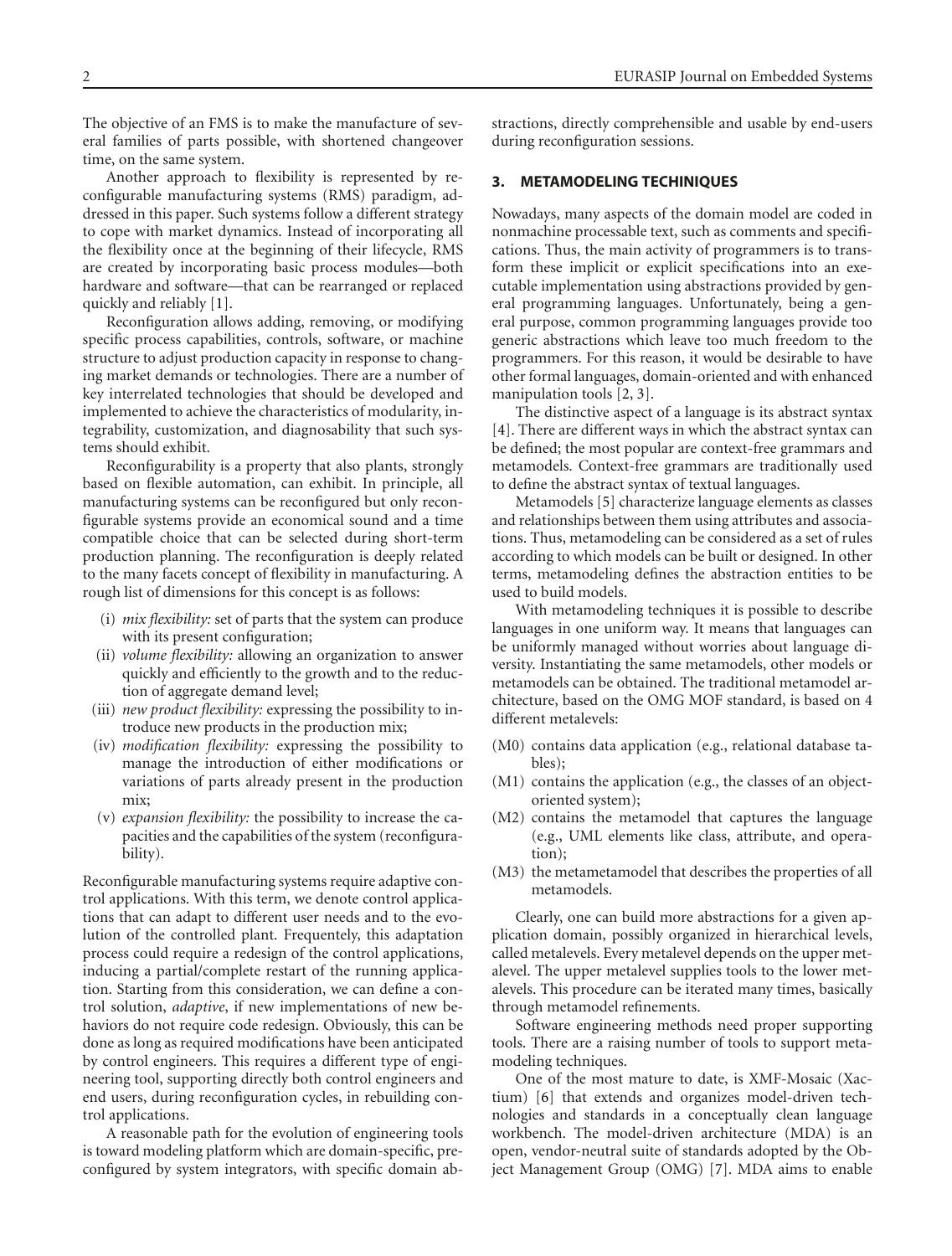platform-independent specification of a software system, platform specification, and transformation from platformindependent models to a platform specific models. It includes (among others) three standards for modeling (MOF), notation (UML), and persistence (XMI) [7]. The MetaObject Facility (MOF) provides a metadata management framework, and a set of services to enable interchange and manipulation of metadata. MOF can be used to define and integrate a family of metamodels using simple class modeling concepts. The Unified Modeling Language (UML) is a widely adopted visual language for specifying, constructing, and documenting the artefacts of a system. The XML metadata interchange (XMI) is an XML-based serialization syntax that facilitates the standardized interchange of models and metadata. The support for model query, views, and transformations has been submitted but is not adopted yet.

### **4. MODEL-DRIVEN CONTROL DEVELOPMENT**

In the present section, the use of metamodeling techniques and a possible exploitation, as performed in the Pabadis'Promise European project [8, 9], are discussed.

The need to obtain highly flexible and configurable manufacturing systems has led to define a new architecture of automation systems organized in two layers. The first layer represents the model of the plant, products, and production orders (this will be referred to as *production system model*). The second layer interprets and executes the production system model, and is able to drive the production through all the needed runtime choices. In particular, in Pabadis'Promise project, the second layer execution engine, able to parse a generic production system model, has been conceived to be common for all production systems in a given domain and implemented with agent-based technology.

This two-layer structure, depicted in Figure 1, facilitates the reuse of the control system thanks to the separation between data and their manipulation. When, for instance, the plant is modified, it is sufficient to update the related portion inside the model without manipulating the code. Then, the designer is forced to manipulate models.

#### *4.1. Production system model layer*

Let us now describe in more detail the proposed architecture. For the production system model, it is useful to notice that it is possible to identify many common conceptual elements in flexible manufacturing systems, in spite of their large variety of types. The metamodeling techniques come to help in modeling and designing of such common elements. In this way, it possible to separate general rules to build models (production system metamodel) from the model of a specific application case (production system model, instantiation of the production system metamodel) as shown in Figure 1.

The production system metamodel and model have typically a declarative nature, particularly useful for human manipulation. General criteria to find entities and relations put into the metamodel pass through the analysis of the level of configurability and reconfigurability of the set of the addressed manufacturing applications. Pabadis'Promise deals





FIGURE 1: Development process of the two-layer control architecture.

with reconfigurable manufacturing systems which are manufacturing systems characterized by frequent changes of products and product recipes, plant components and layouts, production mix, and production orders, thus allowing to react more rapidly to market changes and needs. In addition, it focuses mainly on the design of the MES functionalities of the control system. For these reasons, the main entities, belonging to the production system metamodel, are as follows.

*P2Material:* this entity corresponds to raw material or lots of raw materials, material or lot of materials, consumable, energy, lubricants, and so on. P2Material has a selfrelation because it can belong to a material lot of the same type and it is in relation with

- (i) *P2Resource:* a P2material is required by a P2Resource in order to provide its abilities;
- (ii) *P2Quantity:* it describes the number of a given P2Material (raw material lots or 2Product).

*P2Product*. It is a good, material, product (finished or semifinished) or a service (nonmaterial product) which is manufactured in a value-adding process described by P2ProcessSegment. A P2Product can be used as a component of another P2Product. It is the only entity that specializes P2Material entity.

*P2Resource*. It is a collection of persons or equipments required to execute an activity (i.e., a resource supports a specific activity). It can represent either a simple resource or a set of resources with similar roles and properties. P2Resource is specialized by P2Equipment. It has a self-relation because it can be a composition of other P2Resource entities and it is in relation with the following.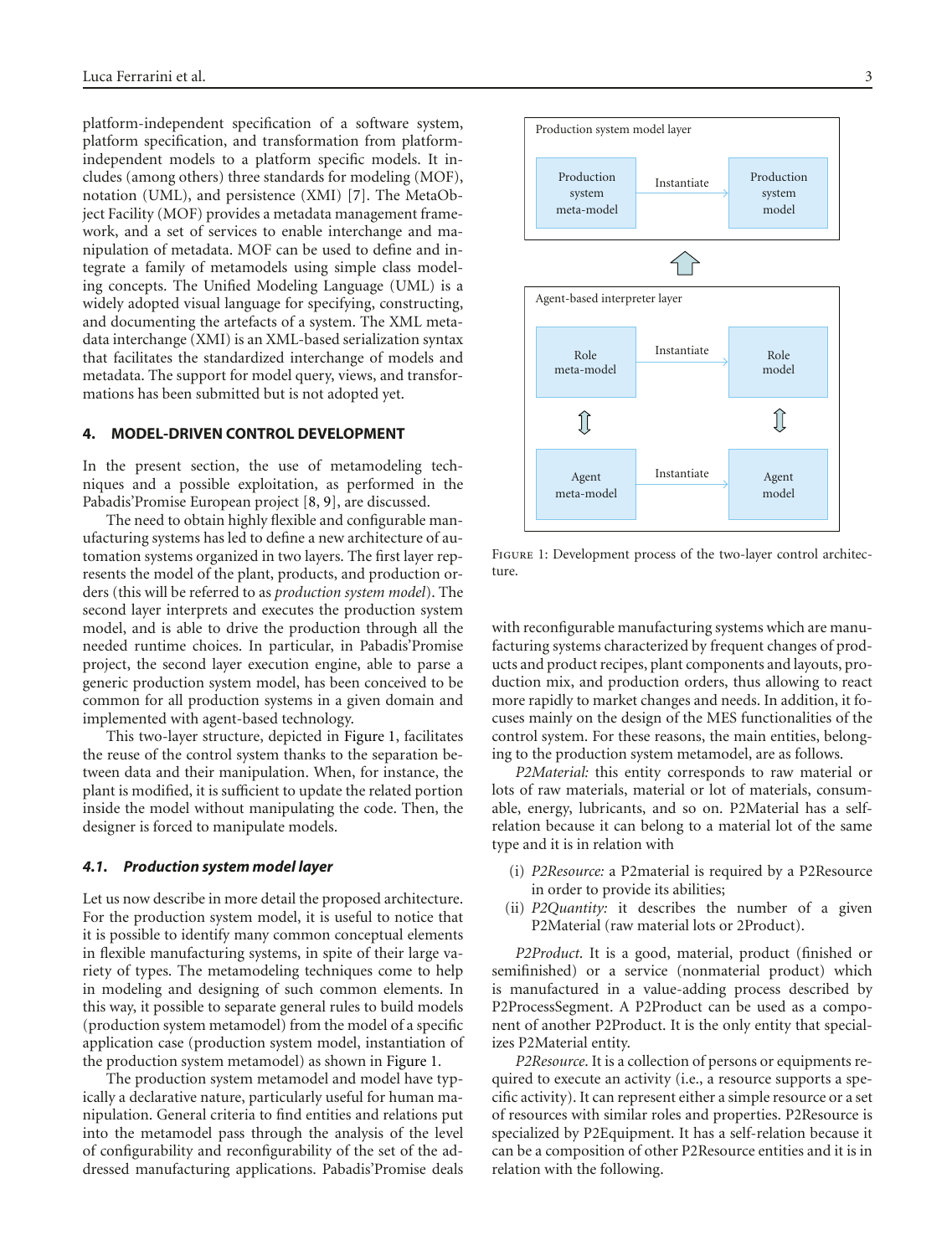

Figure 2: Main entities and relations of the production system metamodel.

*P2ManufacturingPlant:* it describes the overall plant or part of the plant (i.e., working cell). A P2Resource belongs to a P2ManufacturingPlant.

*P2Equipment:* it defines sites, areas, production units, production lines, work cells, process cells, units, machines, tools, devices, or even software. P2Equipment is a durable resource. It is specialized by P2Machine (it is a machine or a working center), P2Robot, P2Tool, and it is in relation with the following.

- (i) *P2Ability*. It defines what a resource (or a category of resources) is able to do in order to support or to be involved during a P2ProcessSegment.
- (ii) *P2ProcessSegment*. In this case, it represents a maintenance process required by a P2Equipment.

*P2ProcessSegment*. It represents a manufacturing process or an activity which is part of a manufacturing process or a maintenance process. If it represents an activity, the production means the transformation (modification, moulding, assembling, drilling, painting, etc.) and/or the transportation and/or the controlling/verifying operation and/or the storage of a (set of) input into a (set of) output. It is in relation with P2Ability (because it requires ability in order to provide its activities). P2ProcessSegment has relation with itself to mean subactivity, alternative processes, and activities in sequence.

Entities and relations mentioned above are represented in Figure 2.

More in general, the classes belonging to Pabadis'Promise production system metamodel can be divided in three groups [10]. The concepts related to human and physical resources,

such as working areas, machines and their abilities, devices, tools, and organization units, are in one group. The second group includes classes that express concepts of product, production order, rough and semifinished materials, and their quantities. Classes that express maintenance or process activities such as workings, transport, storing, control, and verification operations are in a third group. Other concepts that describe events, parallelism, and synchronization among activities are also in this group. Each class of the functional metamodels has attributes, some of which are common to all classes (e.g., name, description, identifier) and some others are specific of a given class.

#### *4.2. Agent-based interpreter layer*

In the second layer, there are the control system functions, which execute the production orders using only information coming from the first level. It is implemented as a multiagent system. Agents offer processing ability to implement all the functions required to execute the production orders [11].

Nowadays, the systems managing the manufacturing plants are organized in a hierarchy composed of the following:

- (i) enterprise resource planning (ERP) that provides management services;
- (ii) manufacturing execution system (MES) and supervisory control and data acquisition (SCADA) that implement production automation;
- (iii) field control.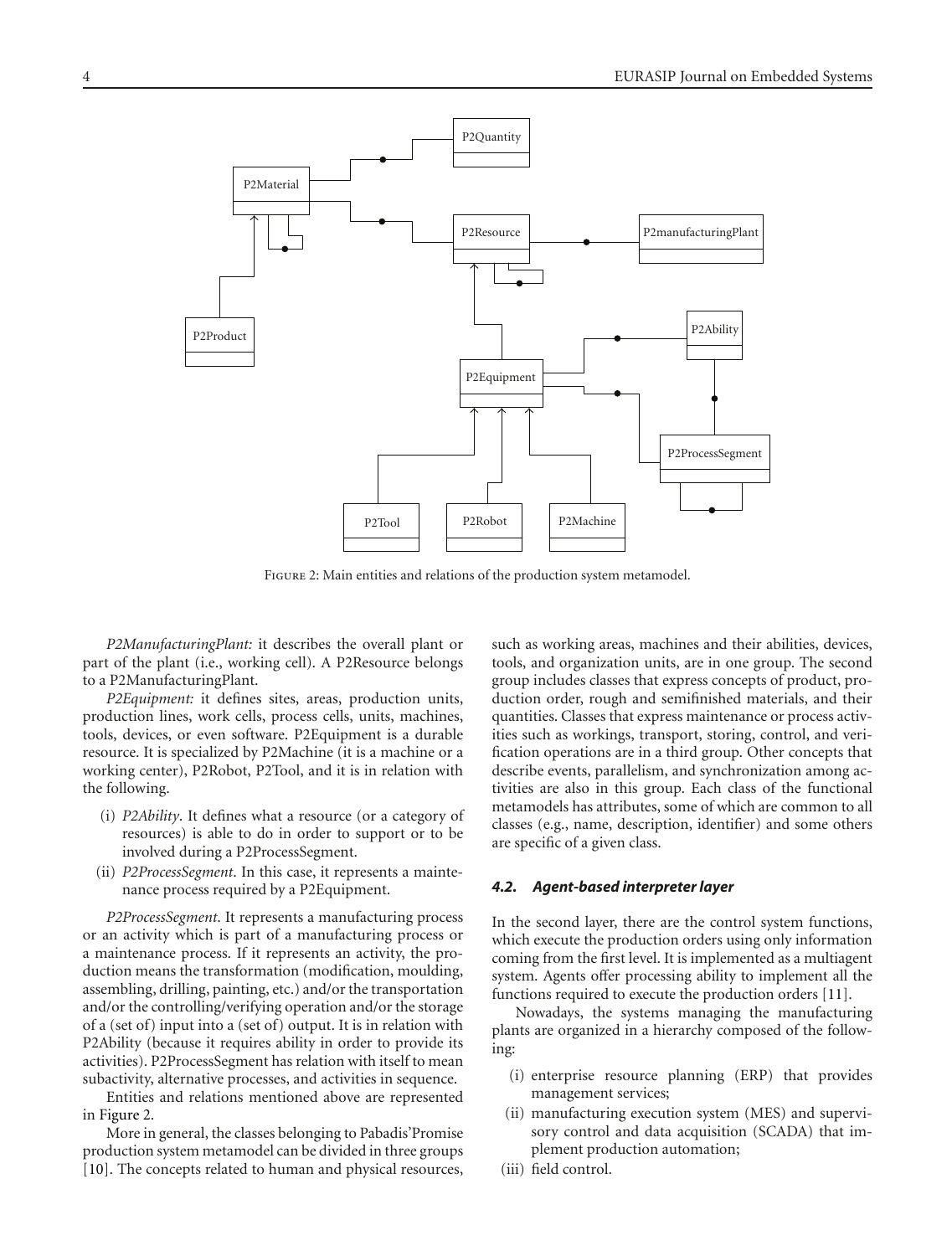Almost all the entities that belong to a multiagent control system are in the MES layer placed between ERP and field control layers.

Pabadis'Promise project has decided to use an agent architecture because agents are autonomous components able to react, pursue own goals, and communicate with each other using a specific language, useful to express complex interactions. Moreover, agents are software components, provided with internal function and basic routine (such as interaction and communication protocols). They implement a distributed system capable of getting flexibility required by manufacturing companies.

One of the most successful methodologies to specify and design multiagent system is GAIA [12], that provides easyto-use tools, a semiformal methodology, and a system static structure. GAIA is organized in two phases. The first one is the analysis of the system described as a set of interacting roles characterized by activities and protocols. Activities are role internal actions, not dependant on other roles that describe data processing and data transmission. Protocols define the messages the roles can exchange. So, in this phase, the mission assigned to the second level is specified in the so-called role model, avoiding any indication about how to implement it. The second phase is the specification of the agent system defining the agent types and the relations between agents and the roles to be implemented. An agent model is the outcome of this second phase.

The Manufacturing Execution Systems Association (MESA) has defined 12 main functionalities of automation. Pabadis'Promise project has taken these functionalities into consideration and selected those that are in scope and a role was associated to each of them. The main roles, described by Pabadis'Promise, are as follows.

- (i) *Resource manager:* it is responsible for the overall management of a resource. It will cover all types of resources used within the P2 architecture including manufacturing resources, human resources, transport resources, material resources, and others.
- (ii) *Order manager:* it is responsible for the execution control of an order and/or order parts. It will cover all types of orders independent of its nature like manufacturing orders, maintenance orders, and information orders.
- (iii) *Ability broker:* it is responsible for the collection, evaluation, and communication of all resource abilities.
- (iv) *Product data repository:* it is responsible for the management of all product related data.
- (v) *Resource supervisor:* it handles the integration of legacy systems at field control and MES levels.
- (vi) *Order supervisor:* it is responsible for the creation, initialization, and supervisory control of order managers. It will receive information about order initialization and order changes information from ERP and will transform them into order manager information.
- (vii) *Enterprise resource planning:* it is responsible for the management of data related to orders and resources.

It handles the integration of the order-oriented parts of ERP in the P2 architecture.

(viii) *Information collector:* it is a generic data sink responsible for the collection of order and resource-related data. It is one handle for the integration of parts of existing systems like ERP, SCADA, historians, and others.

Note that the metamodeling techniques can be used also to define the second layer. In this way, it can be decomposed into metamodel and model of the roles and metamodel and model of agents. The role metamodel defines the types of roles, activities, and protocols, in a very precise way. It corresponds to the role model defined by GAIA and its purpose is to guide the use of all and only the concepts defined in the role metamodel. The role model describes the second-layer mission, which is related to a specific plant control. The role model includes as many instances of resource manager as the resources in the plant and as many instances of order manager as the products to be produced.

In Pabadis'Promise, there is a one-to-one relation between agent types and role types. This choice is justified because each role has specific responsibilities completely different from the responsibilities of other roles. Even if an agent could instantiate more than one role, the one-to-one relation between agent type and role type seems more correct and effective.

As for the production system metamodel, the role metamodel has been conceived starting from the analysis of existing plants, and, in particular, of 2 generic manufacturing scenarios: the manifold and the car production system. Comunance and differences among these scenarios allowed to develop generic concepts but sufficiently specific for the considered domain. Therefore, the metamodels proposed by Pabadis'Promise, and discussed here, are effective for the given problem, but should not be considered as the optimal and unique solution.

What is relevant in the approach we proposed is the separation between a description of both plant resources providing services—and products—requiring services—, and a generic unique executor able to read these data, to find the match between supply and demand, and then to control the production. The proposed control architecture is thus characterized by a complete separation between system data, and execution environment. The idea makes one step forward the concept of framework [13], that is to preserve as much as possible information from a plant to another one. We do not develop only a framework (the production system metamodel) but also a generic execution engine (the agent metamodel) that can be used as it is in different application cases. Such an approach hides the programming problems (encapsulated in the generic agentbased execution engine), leaving the control engineer effort focused on the product/plant description. This modularization strategy is then the key feature for the improvement of both reuse and reconfigurability of the control architecture. In particular, the isolation of data allows the system to be easily and quickly reconfigured and then able to react in short time to dynamic requirement changes.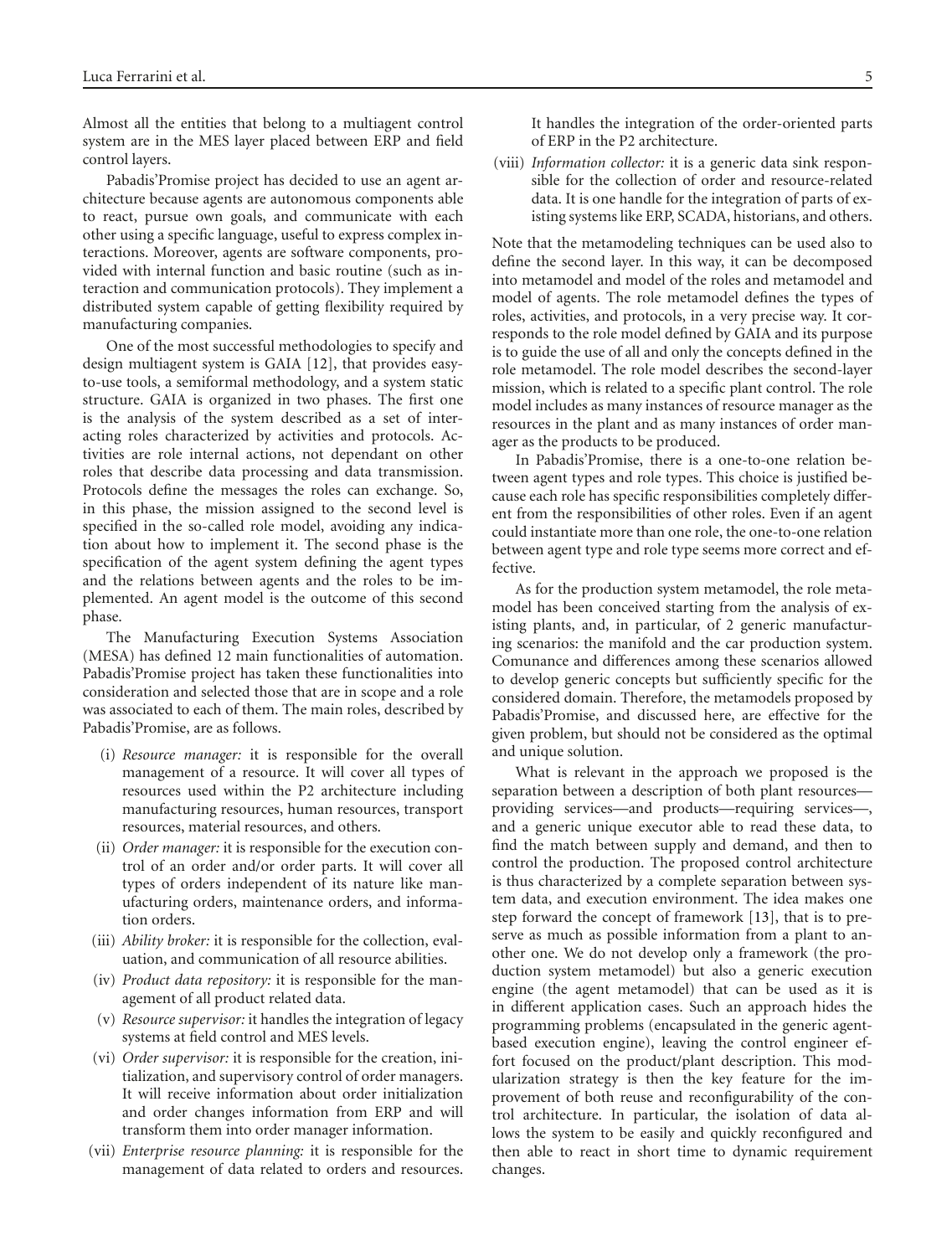# *4.3. Metamodels and metalevels for production systems*

Using modeling techniques, concept presentation can be organized in different abstraction levels, called metalevels that are composed by metamodels or models. Each metalevel depends on the content of previous level and defines rules to create the subsequent level. The metamodel of the first metalevel (called OO metamodel) defines the object-oriented elements such as classes, attributes, hierarchical links, or inheritance links between classes, cardinality relations, as well as generic and direct links between classes. The immediate following metalevel is composed only by instances of classes and links defined in the OO metamodel. Clearly, other metalevels may be added. Each of them will contain instances of the entities defined in the metamodel of the previous level. If new concepts have to be introduced into a specific metalevel, they must be defined in the previous metalevel. A model can be considered in its turn as a metamodel if its instances can be further instantiated. So, the last model, the one representing the specific application, belongs to the last metalevel.

Given the above basic definitions, through metamodeling techniques two ways are available to implement a specific model. In the first one, more intermediate metalevels are introduced between the first metalevel (OO metamodel) and the last metalevel (the model). In the second one, a unique intermediate metalevel is used. In this metalevel, a metamodel is implemented that can be "enriched" with new classes of a more specific domain. In this way, a complete metamodel, specific for that domain, is implemented.

As for the model instantiation (last metalevel), in the multiple intermediate metalevel approach, only the classes defined in the last metamodel can be instantiated in the model. In the single intermediate metalevel approach, any class defined in the unique intermediate metamodel can be used.

Let us now analyze in more detail advantages and disadvantages of the two approaches.

In the first solution, each metalevel is only composed by instances of classes defined in the previous metalevel. Notice that the class instances are not objects, but classes that can be further instantiated in the metalevels shown in Figure 3.

*Example 1.* In the first metalevel, class and class attribute concepts are defined. In the second metalevel, class concept can be instantiated in equipment class and its attributes are defined, for example, they can have a name and a type. In the third metalevel, equipment class can be instantiated in a machine that has the attribute colour (name) with the field type. In the fourth metalevel, a machine can be instantiated in MyMachine and its colour attribute can be, for example, red.

As said above, if in a given metalevel there is a need to have a new concept, this concept has to be present in the previous metalevel. This means that, if a concept defined in the first metalevel is needed in the third metalevel, then this concept has to be also redefined in the second metalevel. This operation may be difficult. For example, OO metamodel defines generic relation among classes that can be instantiated in a specific relation in the second metalevel. If the concept of generic relation is also needed in the third metalevel, it is indispensable to instantiate a new class called "generic relation" in the second metalevel. It is needed to define that the new class has a source and a destination. Instancing this class, the concept of generic resource is also available in the third metalevel. This operation can be very complex and it is prone to errors.

If more intermediate metalevels are needed, the passage form a metalevel to another one means that the set of the concept types defined in a given metalevel is smaller or equal to the set of the concept type defined in the previous metalevel. In fact, it is only allowed to instantiate concepts of the previous metalevel. This constrains modeling freedom to the right amount permitted, thus fostering the proper use of models without repetitions or inconsistencies. This also means that the first metalevel must contain the possibility to model all the next entities, which may be cumbersome.

On the contrary, in the single intermediate metalevel solution, the unique intermediate metalevel is composed by classes that have relations of specialization among them.

This offers advantages in manipulation. For example, if there is a need to add new concepts (or to change previously defined concepts) to instantiate in the final model, only one metamodel must be modified. The disadvantage is that there is no control on the changes in the model. Whereas, in a structure composed of more than one metalevel, it is difficult to introduce changes because modifications may propagate to more metalevels.

To build the production system model of an existing plant in a systematic way, the following methodology of five steps can be used:

- (1) list all the plant physical components (including information about the layout of the whole plant),
- (2) define products,
- (3) describe working operations,
- (4) describe the main control strategies driving the plant,
- (5) implement the plant model.

Let us now describe in more detail the above steps. In the first step, it may be useful, when dealing with large plants, to organize its components into hierarchical groups (e.g., a plant composed of cells which in turn are composed of machining centers, which in turn are composed of tools, buffers, etc.). A general criterion of aggregation is difficult to state, but, for specific domains of manufacturing systems, some suitable frameworks have already been proposed in literature [13, 14]. In the second step, types of products have to be specified, along with their necessary rough or semifinished material. In the third step, all the operations related to products are described. Possible decomposition into suboperation rules can be applied and formal methods can be used to model them (process algebras, automata, etc.). In the fourth step, all the activities to be performed to accomplish the tasks necessary to realize the manufacturing process are represented using a diagram. Finally in the fifth step, it is defined which functional metamodel class every system component belongs to.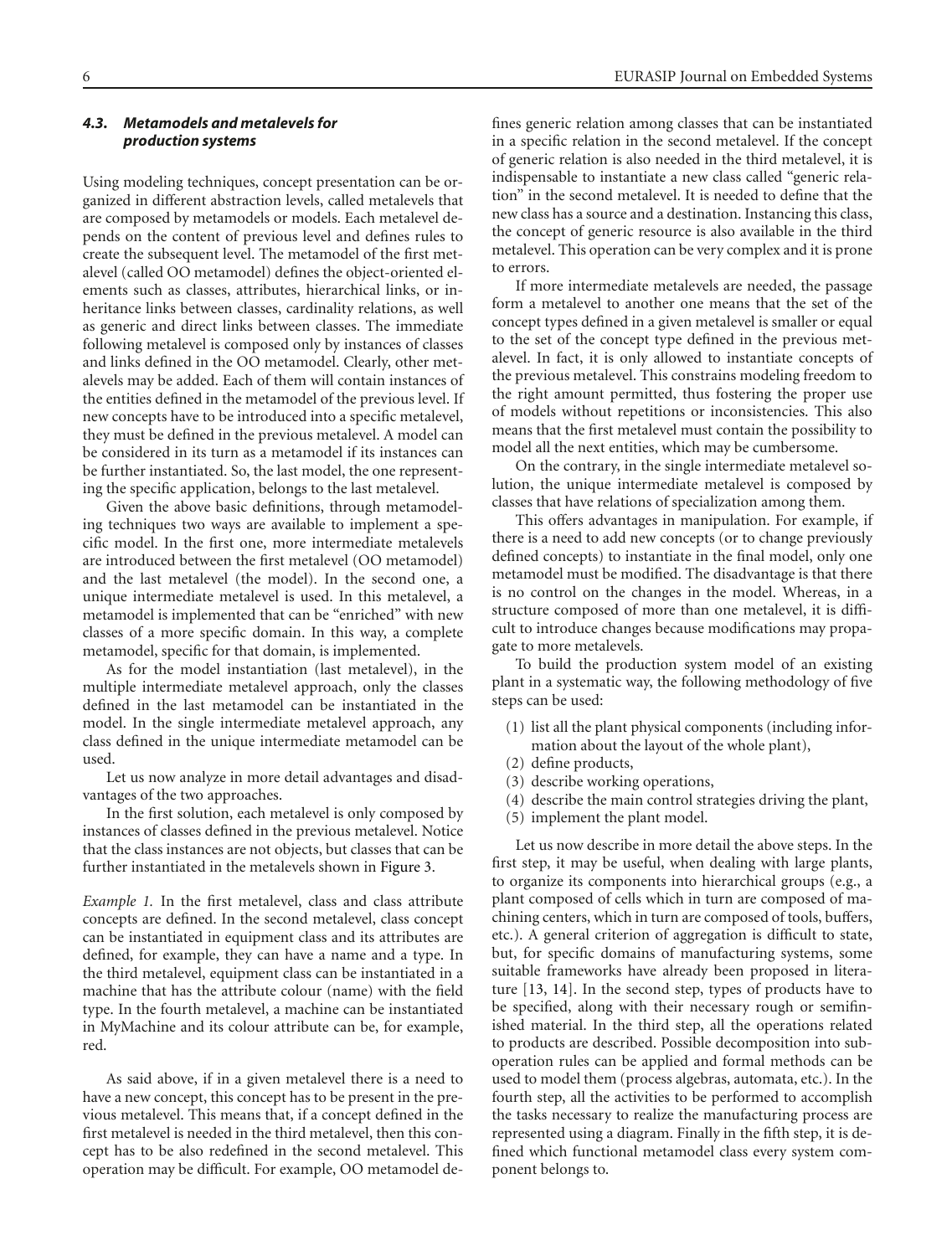

Figure 3: Metalevels used for the production system description.

#### *4.4. Application to a real test-case*

As case study, a typical plant to produce car manifolds has been chosen. This plant, sketched in Figure 4,

- (i) produces parts that can require more than one work (milling, boring, etc.),
- (ii) works different types of manifolds,
- (iii) has load/unload areas and central/local stores,
- (iv) is organized in working cells.

In more detail, manifold plant has the following:

- (i) 1 input/output area including 1 load/unload station, 1 central store for pieces, 1 central store for fixtures, and 1 robot,
- (ii) 4 identical machining cells including 2 machining centers, 1 local input/output area, 1 robot, 1 buffer, 1 local store for pieces, and 1 local store for fixture,
- (iii) 1 tool transport composed of a shuttle that connects all machining cells.

A manifold is obtained by a rough material in aluminium. The production of a generic manifold is obtained in two separated phases. An example of these two machining phases for a given manifolds is as follows:

- (1) milling 6 slots of cylinder with a diameter of 100 mm, making 3 holes of reference, and milling 4 cylinders with diameter 10 mm;
- (2) milling carburettor plate, making a hole of carburettor plate, and tapping holes of carburettor plate.

The manifold production system model is composed of as many instances of P2Machine class as machines which are in the plant. Each machine has abilities described by instances of P2Ability class. In this case study, all machines are able to make the first and the second working phases of the manifold. Cell robots, represented by instances of P2Robot class, are able to move pieces in the machining cell. Each manifold is described by P2Product class and its rough material is a P2Material. Workings are P2ProcessSegment. Each P2ProcessSegment requires abilities in order to achieve its objective. For example, to implement the first working phase, a machine, able to make milling and holes with specific diameters, is needed. P2ProcessSegment class can describe activity at different levels of detail.

For simplicity, only two workings of the manifold are considered, the first and the second phase, without further details. If a plant component (or an ability or a working sequence) chances, it is enough to modify the part of the production system model that describes that component.

In the agent model, there are as many resource agents (RAs) as the plant resources, for example, each machining center and each robot has an RA. Each RA takes information about the resource to manage the production system model and informs AB about resource abilities. There is a unique resource agent supervisor (RAS) that manages all RAs.

When a new production has to start, ERP sends to order agent supervisor (OAS) the request to produce manifolds. OAS asks IC for the plant state. If the plant is available for the new production, then OAS accepts the commission and creates an order agent (OA). OA is responsible for the entire production. If necessary, OA can create as many sub-OA as manifolds to produce. Each sub-OA controls production of one manifold. At the beginning, sub-OA asks PDR for information about workings. PDR takes all the information about production description from the production system model. Then, sub-OA has to find the resource able to make the first working, for example, the first phase. For this reason, sub-OA contacts AB. AB compares the required ability with available abilities and gives to sub-OA the result of the search. Sub-OA contacts all the RAs that have the required ability and asks them for a possible schedule. Then, sub-OA reserves the RA that has the best schedule. In the same way, sub-OA searches the RA of the second working phase.

In any time, if plant components (or the production) change, the production system model can be modified. The change is felt by the agents. In fact, if there are, for example,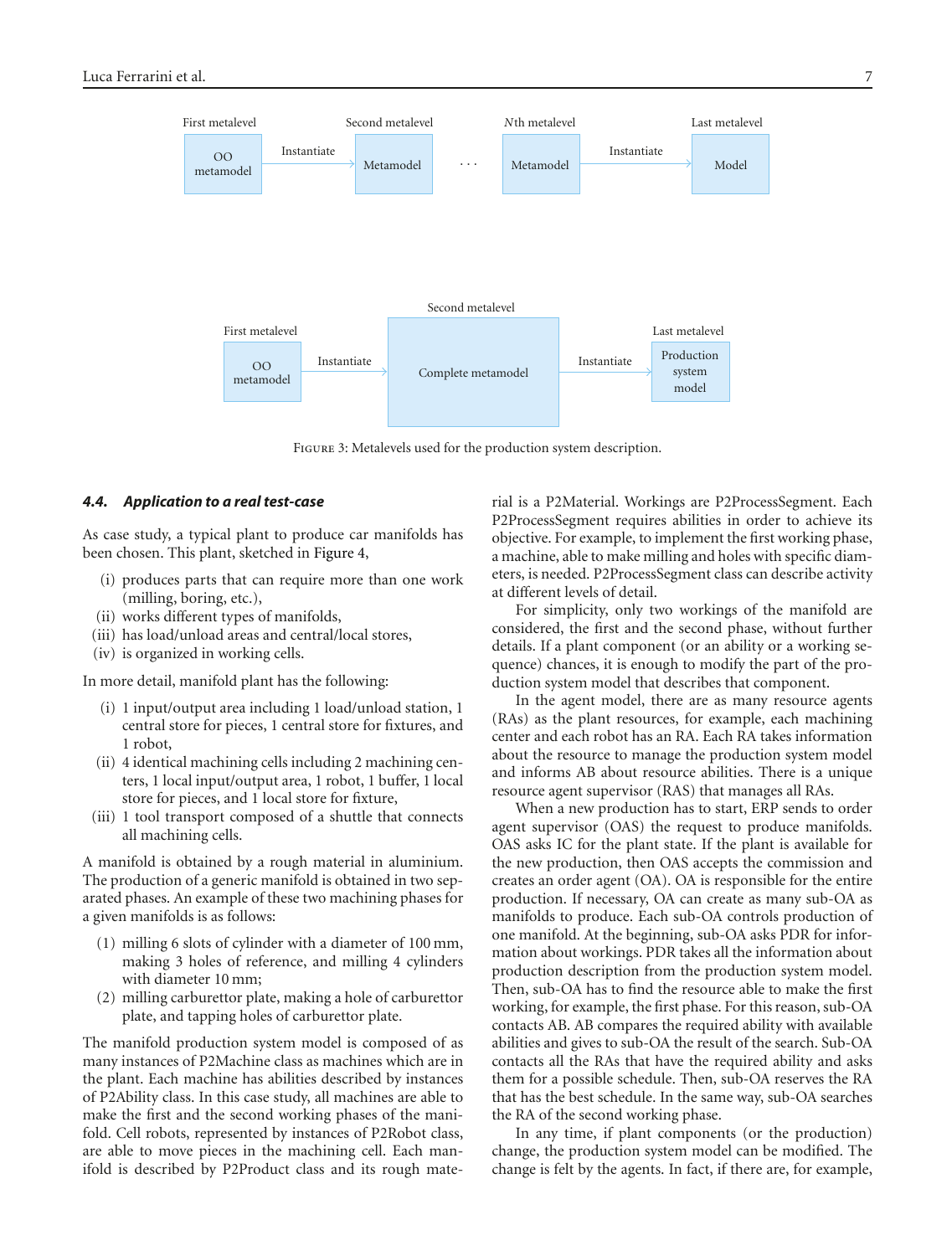

Figure 4: Plant layout.

new manifold to produce, ERP informs OAS about the change. In the same way, OAS contacts OA and sub-OA.

At the end of all workings, when all the manifolds are produced, OAS informs ERP and waits for new commissions.

A full simulation model will be available for the end of the Pabadis'Promise project (by the mid of 2008) to be used in a mixed/virtual reality context. Such a simulation model, implemented using the Visual Components 3D toolkit [15], will be controlled by the multiagent system (real control system) through suitable control device interfaces. The purpose of such a simulation environment is to validate the proposed control architecture, that is, to evaluate quantitatively its adaptability to late and unpredictable changes, which are related to production order, machine breakdowns, resource ability modifications, reconfigurations, and so on.

# **5. SUMMARY AND OUTLOOK**

In the paper, the concept of metamodeling techniques and their usage in the development of reconfigurable manufacturing systems is addressed. In particular, it shows the advantages of such techniques in the construction of domain specific abstraction mechanisms, such as the specification of a product and production process description language for manufacturing systems. The paper presents also how to use this concept in a distributed agent-based control architecture through the help of a test case represented by a real manufacturing plant producing manifolds. These topics are also addressed in the Pabadis'Promise European project where they will be further investigated.

Through an extensive explanation and exemplification, it is shown that the reconfigurability of control applications can be achieved with

- (i) early adoption of models (reuse of code through the reuse of models),
- (ii) separation of model specification from model interpretation (two-layered architecture),
- (iii) separation of model construction rules from actual models (metamodeling techniques),
- (iv) adoption of distributed and decentralized control architecture (agent-based control),
- (v) separation of code functions from models (role metamodel and model).

Future works include the definition of a more formal methodology to develop specific plant model, the development of tools supporting the configuration phase of the model, the study of how to model the scheduling algorithms and how to introduce the behavior analysis capability within the model.

# **REFERENCES**

- [1] M. G. Mehrabi, A. G. Ulsoy, and Y. Koren, "Reconfigurable manufacturing system and their enabling technologies," *International Journal of Manufacturing Technology and Management*, vol. 1, no. 1, pp. 113–130, 2000.
- [2] M. Fowler, "Language Workbenches: The Killer-App for Domain Specific Languages?" www.martinfowler.com/articles/ languageWorkbench.html, 2005.